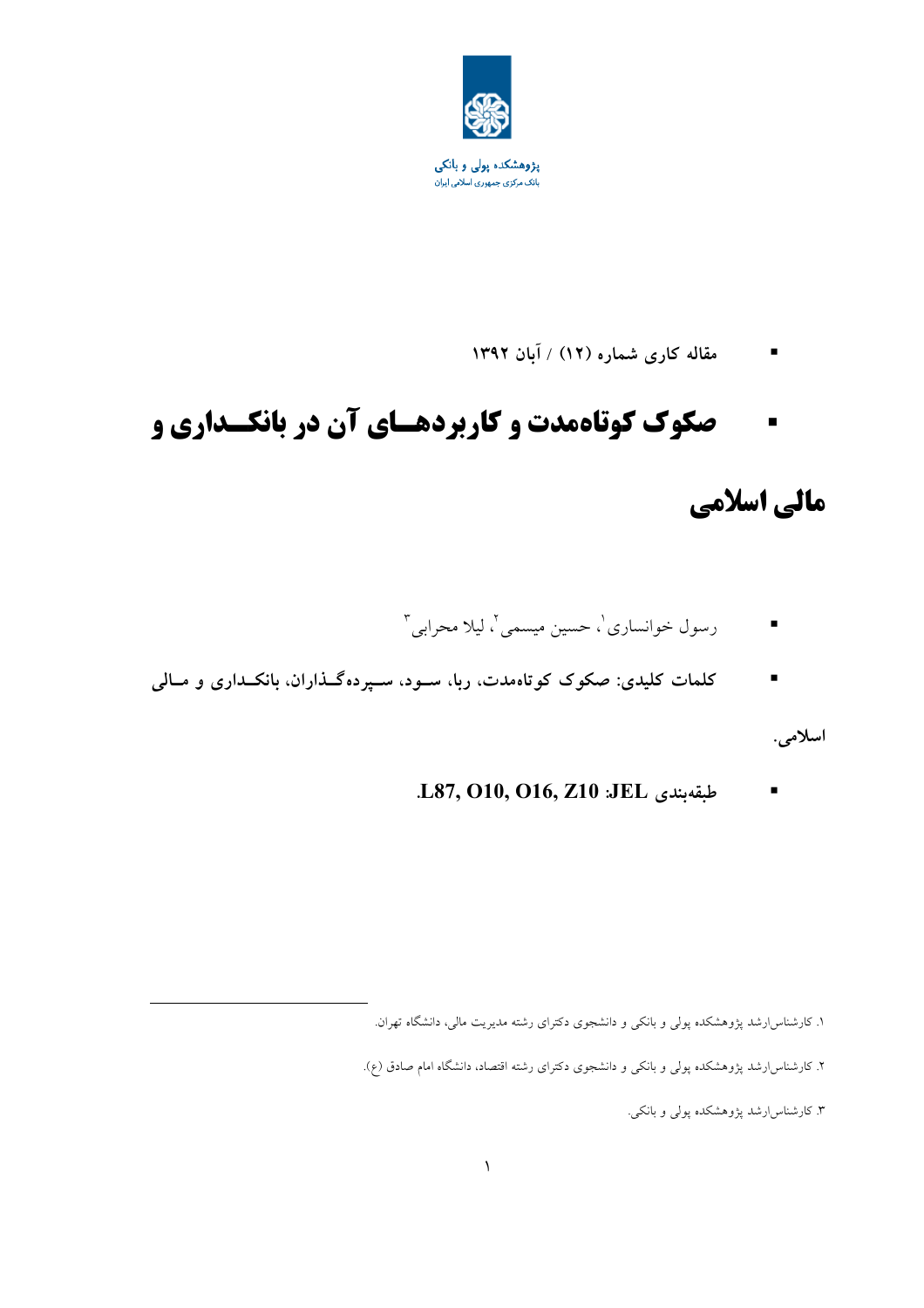

### پژوهشکده پولی و بانکی

بانک مرکزی جمهوری اسلامی ایران

تهران: میدان آرژانتین، ابتدای بزرگراه آفریقا، روبروی پارکینگ بیهقی، پلاک ۱۰

كدپستى: ١٥١٤٩٤٧١١١ صندوق پستى: ٧٩٤٩–١٥٨٧٥

www.mbri.ac.ir

دیدگاه و نظرات ارائه شده در این مقاله متعلق به نویسندگان بوده و لزوماً نظر پژوهشکده  $\sim 10$ 

یولی و بانکی را منعکس نمی کند.

کلیه حقوق مادی و معنوی این اثر متعلق به پژوهشکده پولی و بـانکی مـیباشــد، لـیکن  $\mathcal{L}^{\mathcal{L}}$ استفاده از نتايج اين مقاله با ذكر منبع بلامانع است.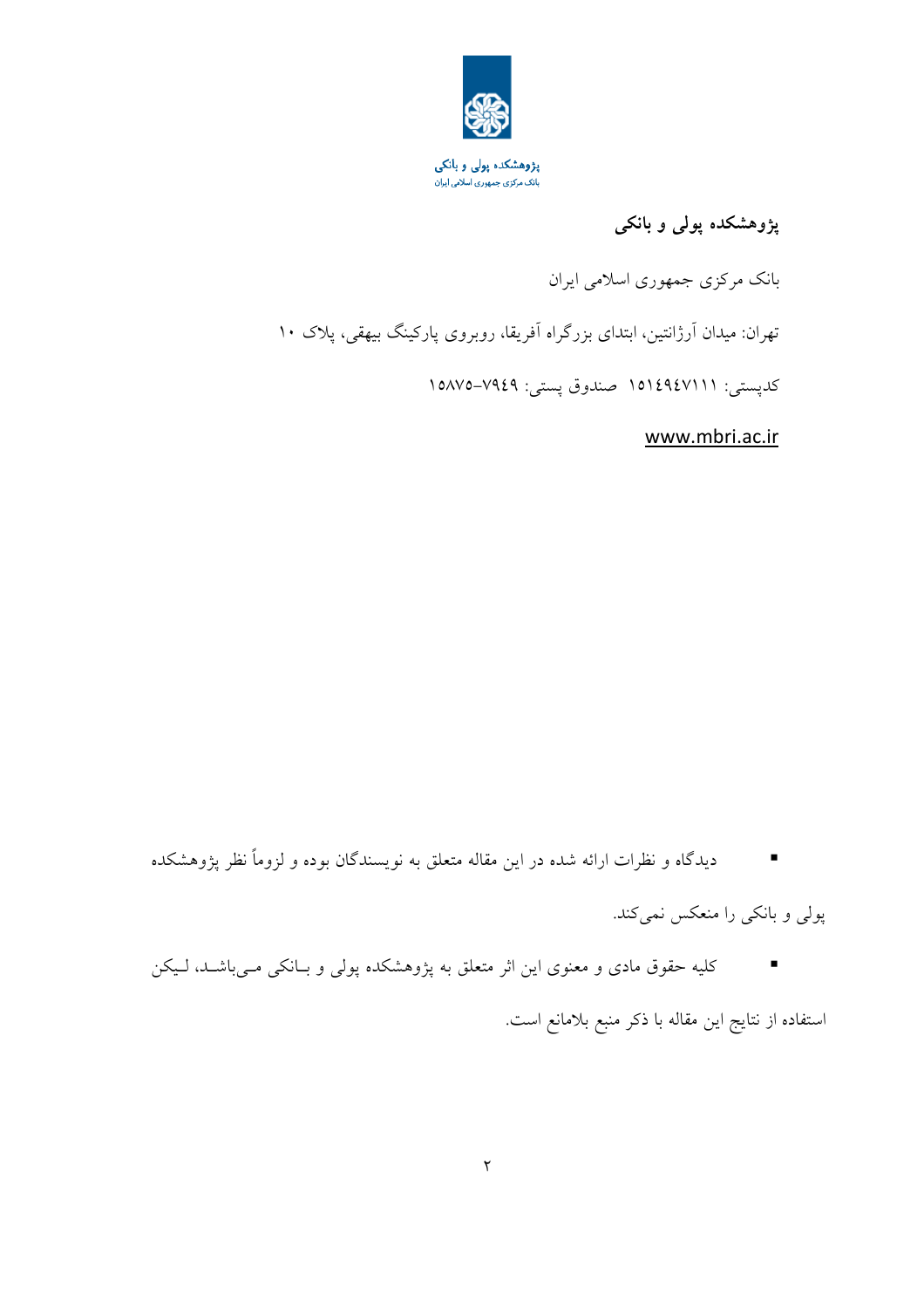

**پژوهشکده پولی و بانکی**<br>بانک مرکزی جمهوری اسلامی ایران

### فهرست مطالب

| $\begin{minipage}{0.03\textwidth} \centering \begin{minipage}{0.03\textwidth} \centering \centering \end{minipage} \begin{minipage}{0.03\textwidth} \centering \begin{minipage}{0.03\textwidth} \centering \centering \end{minipage} \begin{minipage}{0.03\textwidth} \centering \centering \end{minipage} \begin{minipage}{0.03\textwidth} \centering \centering \end{minipage} \begin{minipage}{0.03\textwidth} \centering \centering \end{minipage} \begin{minipage}{0.03\textwidth} \centering \centering \end{minipage} \begin{minipage}{0.03\textwidth} \$ | ٢- دلايل اهميت ابزارهاي مالي كوتاهمدت منطبق با شريعت                              |
|------------------------------------------------------------------------------------------------------------------------------------------------------------------------------------------------------------------------------------------------------------------------------------------------------------------------------------------------------------------------------------------------------------------------------------------------------------------------------------------------------------------------------------------------------------------|-----------------------------------------------------------------------------------|
|                                                                                                                                                                                                                                                                                                                                                                                                                                                                                                                                                                  | ۳- دلایل عدم استفاده کافی از صکوک کوتاهمدت                                        |
|                                                                                                                                                                                                                                                                                                                                                                                                                                                                                                                                                                  | ۴- جایگزینهای صکوک کوتاهمدت برای مدیریت نقدینگی                                   |
|                                                                                                                                                                                                                                                                                                                                                                                                                                                                                                                                                                  | ۵- مشکلات ناشی از کمبود ابزارهای مالی کوتاهمدت                                    |
|                                                                                                                                                                                                                                                                                                                                                                                                                                                                                                                                                                  | ۶- الزامات طراحي صكوك كوتاهمدت                                                    |
|                                                                                                                                                                                                                                                                                                                                                                                                                                                                                                                                                                  | ۷- چارچوب لازم برای صکوک کوتاهمدت                                                 |
|                                                                                                                                                                                                                                                                                                                                                                                                                                                                                                                                                                  | ۸- تفاوتهای صکوک کوتاهمدت نسبت به بلندمدت                                         |
|                                                                                                                                                                                                                                                                                                                                                                                                                                                                                                                                                                  | ۹- نقش بانک مرکزی و قانون گذاری                                                   |
|                                                                                                                                                                                                                                                                                                                                                                                                                                                                                                                                                                  | ۱۰- انطباق با اصول شريعت                                                          |
|                                                                                                                                                                                                                                                                                                                                                                                                                                                                                                                                                                  | ۱۱- انتشار اولیه و مبادلات بازار ثانویه                                           |
| $\Upsilon$                                                                                                                                                                                                                                                                                                                                                                                                                                                                                                                                                       | ١٢- ساختار پیشنهادی جهت انتشار صکوک کوتاهمدت: ذینفعان فعال                        |
| $19$                                                                                                                                                                                                                                                                                                                                                                                                                                                                                                                                                             | ۱۳- ساختار پیشنهادی جهت انتشار صکوک کوتاهمدت: اصطلاحات و نکات اساسی               |
| 1Y                                                                                                                                                                                                                                                                                                                                                                                                                                                                                                                                                               | ۱۴- ساختار پیشنهادی جهت انتشار صکوک کوتاهمدت: ابعاد شرعی                          |
| $\mathcal{W}$                                                                                                                                                                                                                                                                                                                                                                                                                                                                                                                                                    | ۱۵– ساختار پیشنهادی جهت انتشار صکوک کوتاهمدت: نقاط قوت و ضعف استفاده از عقد وکالت |
| 11                                                                                                                                                                                                                                                                                                                                                                                                                                                                                                                                                               | ۱۶- چالشهای استفاده از عقد اجاره جهت طراحی و انتشار صکوک کوتاه مدت                |
| 19.                                                                                                                                                                                                                                                                                                                                                                                                                                                                                                                                                              | ۱۷- مزایای ساختار طراحی شده پیشنهادی (ساختار مبتنی بر عقد وكالت)                  |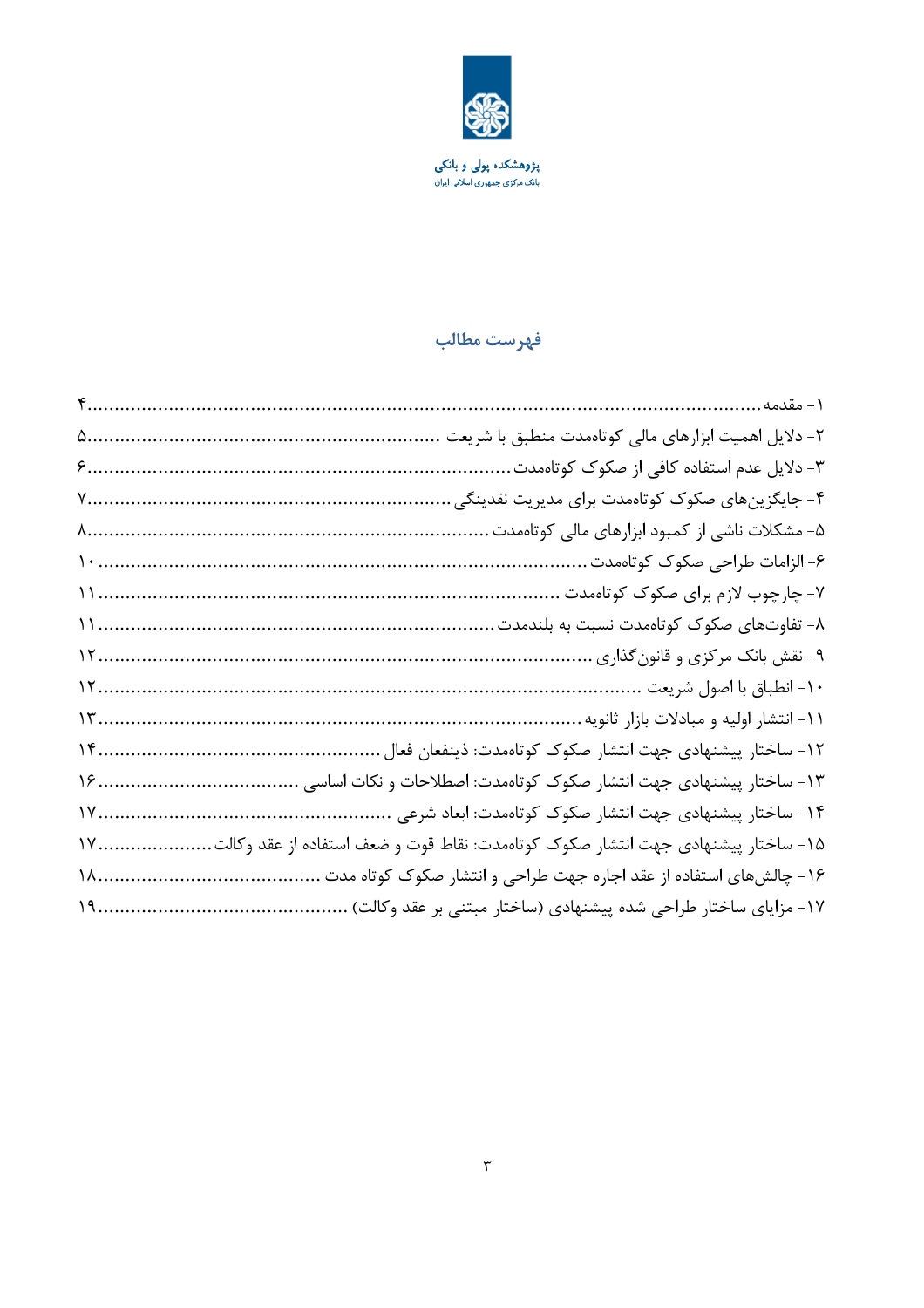

# صکوک کوتاهمدت و کاربردهای آن در بانکداری و مالی اسلامی: گزارش سخنرانی آقای هومن ثابتی

تدوین، رسول خوانساری <sup>۱</sup>، حسین میسمی <sup>۲</sup>، لیلا محرابی <sup>۳</sup>

#### 1- مقدمه

نشست «صکوک کوتاهمدت و کاربردهای آن در بانکداری و مالی اسلامی» در تـاریخ ۱۳۹۲/۷/۹ در محـل یژوهشکده پولی و بانکی برگزار گردید. سخنران این جلسه آقای هومن ثابتی (وکیل پایه یک دادگستری و مشاور بینالمللی در طراحی صکوک) بودند. در این نشست، کاربرد ابزارهای مالی کوتاهمـدت منطبـق بـا شریعت (صکوک) در نظام بانکی بررسی و تجربه کشور مالزی در انتشار ایــن نــوع ابزارهــا معرفــی شــد. ابزارهای مالی کوتاه مدت توسط بانک های اسلامی برای مدیریت نقدینگی، توسط دولت برای تأمین مـالی دولتبی و توسط بخش خصوصی برای مدیریت خزانه، تأمین وجوه و متنوع کردن سرمایه گذاری ها و نهایتـاً

۱. کارشناس(رشد پژوهشکده پولی و بانکی و دانشجوی دکترای رشته مدیریت مالی، دانشگاه تهران.

۲. کارشناسارشد پژوهشکده پولی و بانکی و دانشجوی دکترای رشته اقتصاد، دانشگاه امام صادق (ع).

۳. کارشناسارشد پژوهشکده پولی و بانکی.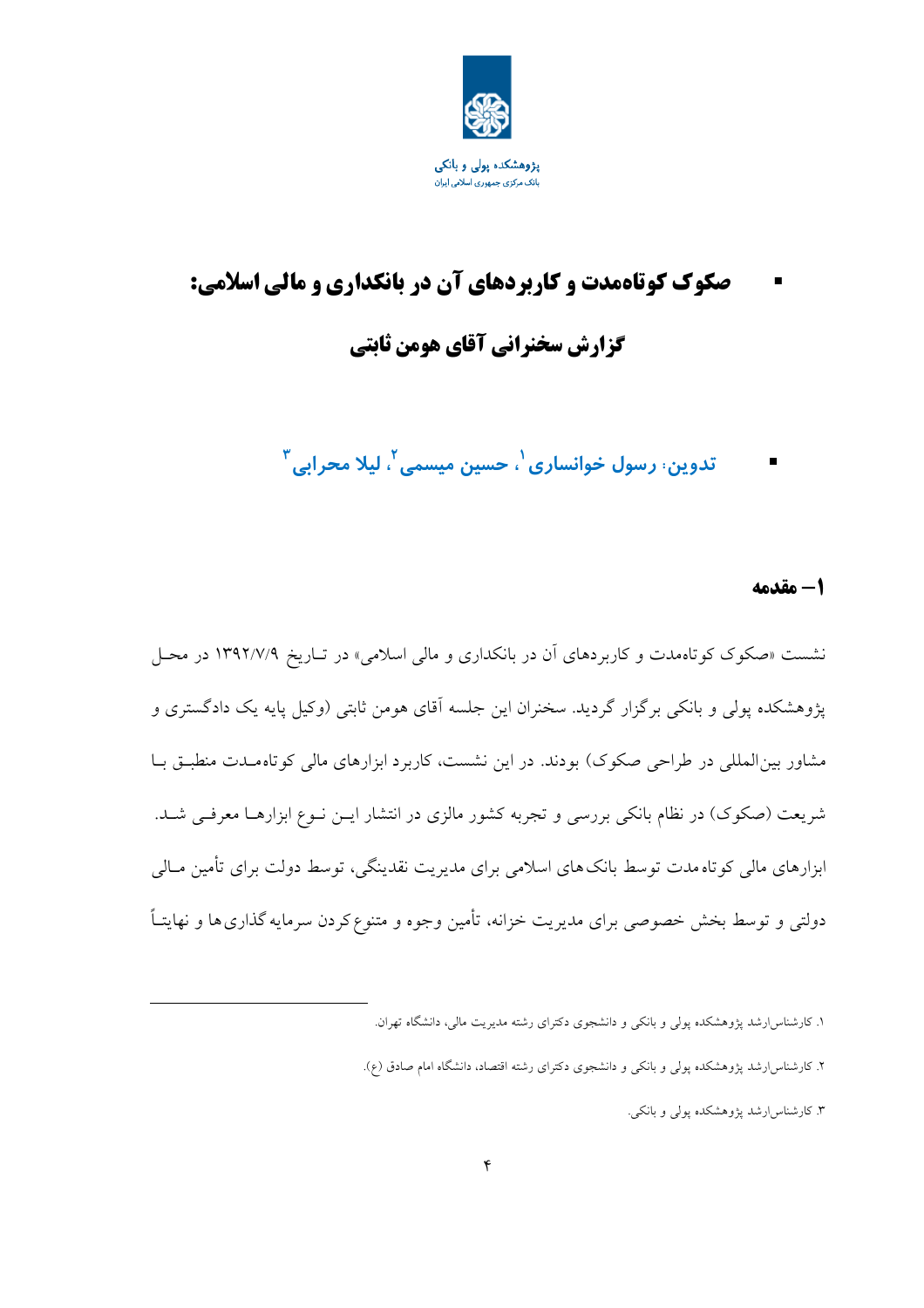

پژوهشکده پولی و بانکی .<br>بانک مرکزی جمهوری اسلامی ایران

توسط بانک مرکزی برای سیاست گذاری پولی و عملیات بازار آزاد و کمک بــه ایجــاد ثبــات مــالی مــورد استفاده قرار می گیرند.

در صکوک کوتاه مدت منتشر شده در مالزی، ابتدا سبدی از دارایی های مالی تشکیل شده و بر روی اّن (بر اساس عقد وكالت) صكوك منتشر مى شود. اين سبد دارايي مى توانـد شـامل انــواع مختلـف اوراق بهادار مانند سهام، اوراق مشارکت و حتی انواع دیگر صکوک باشد. داشتن مطلوبیت برای بانک مرکزی و قانون گذاری، سازوکار اثربخش کشف قیمت و انتشار اولیه، زیرساخت بازار ثانویه و نقدشوندگی واقعـی، تمهيدات قرارداد بازخريد منطبق با شريعت، عرضه و انتشار منظم، عرضه دارايي هاي پايه مناسب بــه حــد کافی، زیرساخت تسویه، تغییرات قانونی مورد نیاز و از همه مهمتر ملاحظات شرعی در مناطق گوناگون از جمله مواردی هستند که در طراحی چارچوب انتشار صکوک کوتاهمدت باید مد نظر قرار گیرند.

### 2- دلایل اهمیت ابزارهای مالی کوتاهمدت منطبق با شریعت

ابزارهای مالی کوتاهمدت منطبق با شریعت، در سیستمهای مالی دوگانه (متعارف و اسلامی) مفید هسـتند و مے توان از آنها در برآوردہ کردن اهداف گوناگون از جمله مدیریت نقدینگے، تأمین و مالی و غیرہ استفادہ کرد. همچنین در سیستمهای مالی اسلامی وجود این ابزارها اجتنابنایذیر است. این ابزارهـا، اوراق بهـادار اسلامی (صکوک) هستند که در موارد ذیل کاربرد دارند:

> - توسط بانکهای اسلامی برای مدیریت نقدینگی – توسط دولت برای تأمین مالی دولتی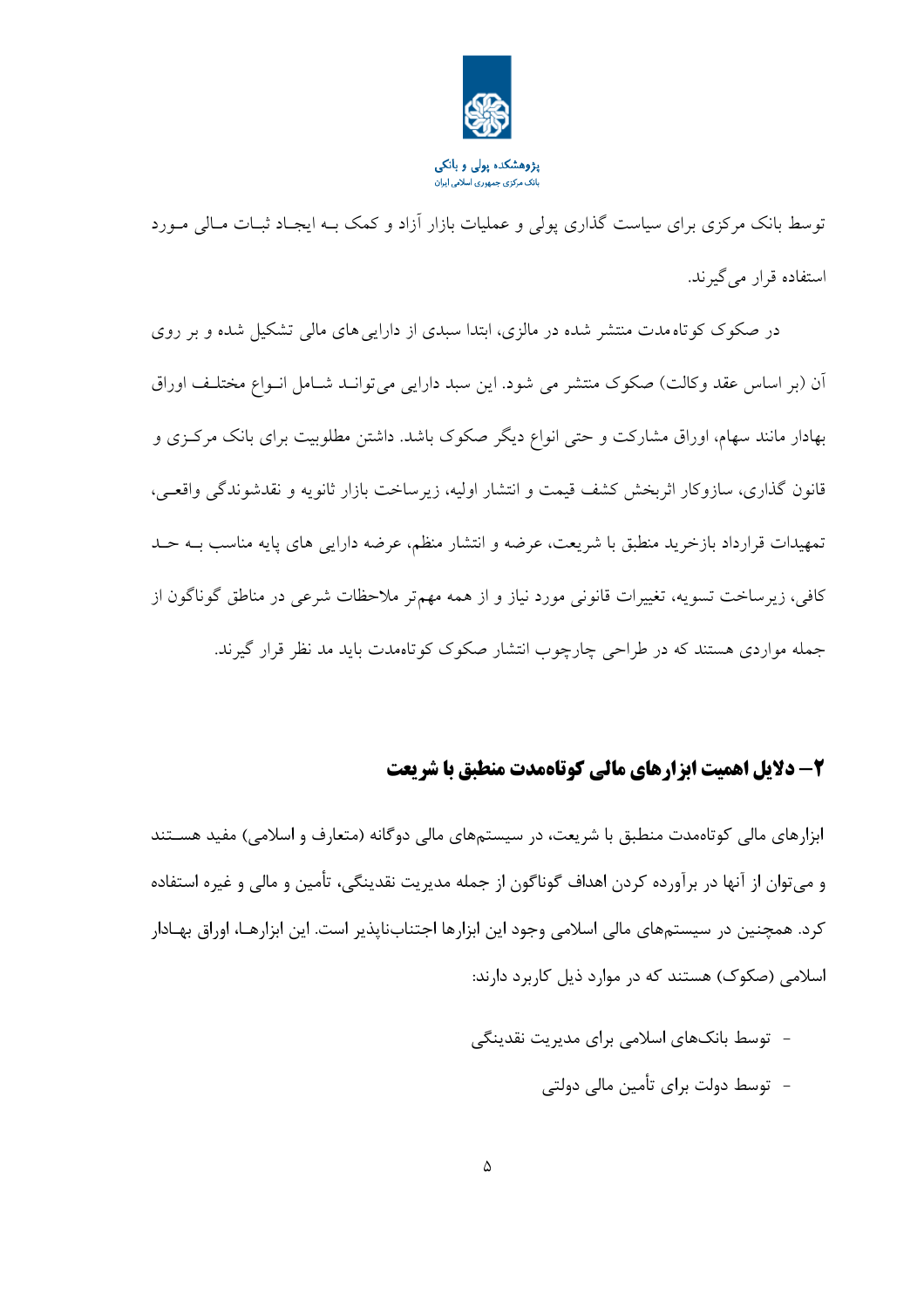

- توسط بخش خصوصی برای مدیریت خزانه، تأمین وجوه و متنوع کردن سرمایه گذاریها - توسط بانک مرکزی برای، \* سیاستگذاری پولی و عملیات بازار آزاد \* ابزارهای ثبات مالی (منطبق با شـریعت) بـرای کمـک بـه بانـکـهـای اسـلامی از طریـق تمهيدات وثيقه واجد شرايط`، وامدهي اوراق بهادار ` و قرارداد بازخريد ``.

### 3- دلایل عدم استفاده کافی از صکوک کوتاهمدت

صکوک کوتاممدت بنا به دلایلی تاکنون کمتر مورد استفاده قرار گرفتهاند:

الف) مشکلات در بازارهای داخلی:

- دشواریها و پیچیدگیهای مربوط به طراحی ساختار صکوک کوتاهمدت - نیاز به یک چارچوب مناسب و تقویت زیرساختهای لازم برای طراحی و انتشار صکوک کوتاهمدت – ضعف قوانین داخلی در برخی کشورها - کمبود دارایے های مناسب پایه برای طراحی صکوک کوتاممدت

ب) مشکلات در بازارهای بین|لمللی (افزون بر مشکلات بازارهای داخلی)

- عدم وجود ناشر طبیعی صکوک کوتاهمدت به صورت دلاری یا پوروپی

- 1. Eligible Collateral Arrangements
- 2. Securities Lending
- 3. Repo Arrangements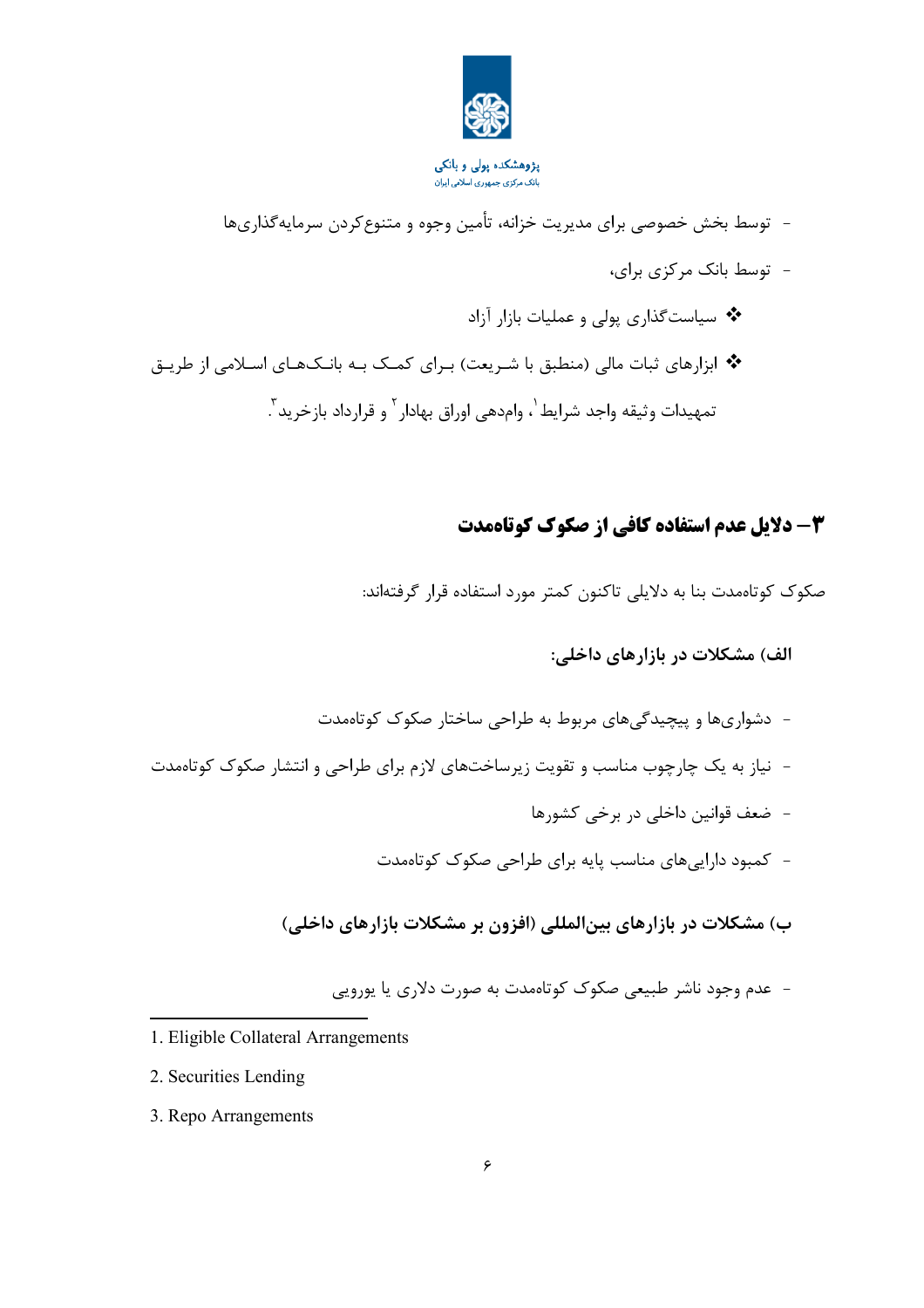

**پژوهشکده پولی و بانکی**<br>بانک مرکزی جمهوری اسلامی ایران

- مشکل پاسخگویی به تفاسیر شرعی گوناگون در مناطق مختلف - مشکل نبود وحدت رویه قانونی در بانکهای مرکزی گوناگون - نیاز به رتبهبندی اعتباری و برآوردن معیارهای رتبهبندی ممکن است اوراق را غیراقتصادی کند.

### ۴- جایگزینهای صکوک کوتاهمدت برای مدیریت نقدینگی

ممکن است روشهای دیگری برای مدیریت نقدینگی مورد استفاده قرار گیرند که برخی از معایب هر یک از آنها به شرح ذیل است:

الف) نگەدارى پول نقد

مشکل: بی|ستفاده و بدون بازده ماندن و پول

ب) سیردەھای بین بانکی

مشكل: ريسك اعتباري طرف مقابل

ج) مرابحه کالایی

مشكل:

- عدم اطمینان و قابل معامله نبودن به صورت شرعی - هزینه معاملاتی بالا به ویژه برای دورههای کوتاهمدت - ریسک اعتباری طرف مقابل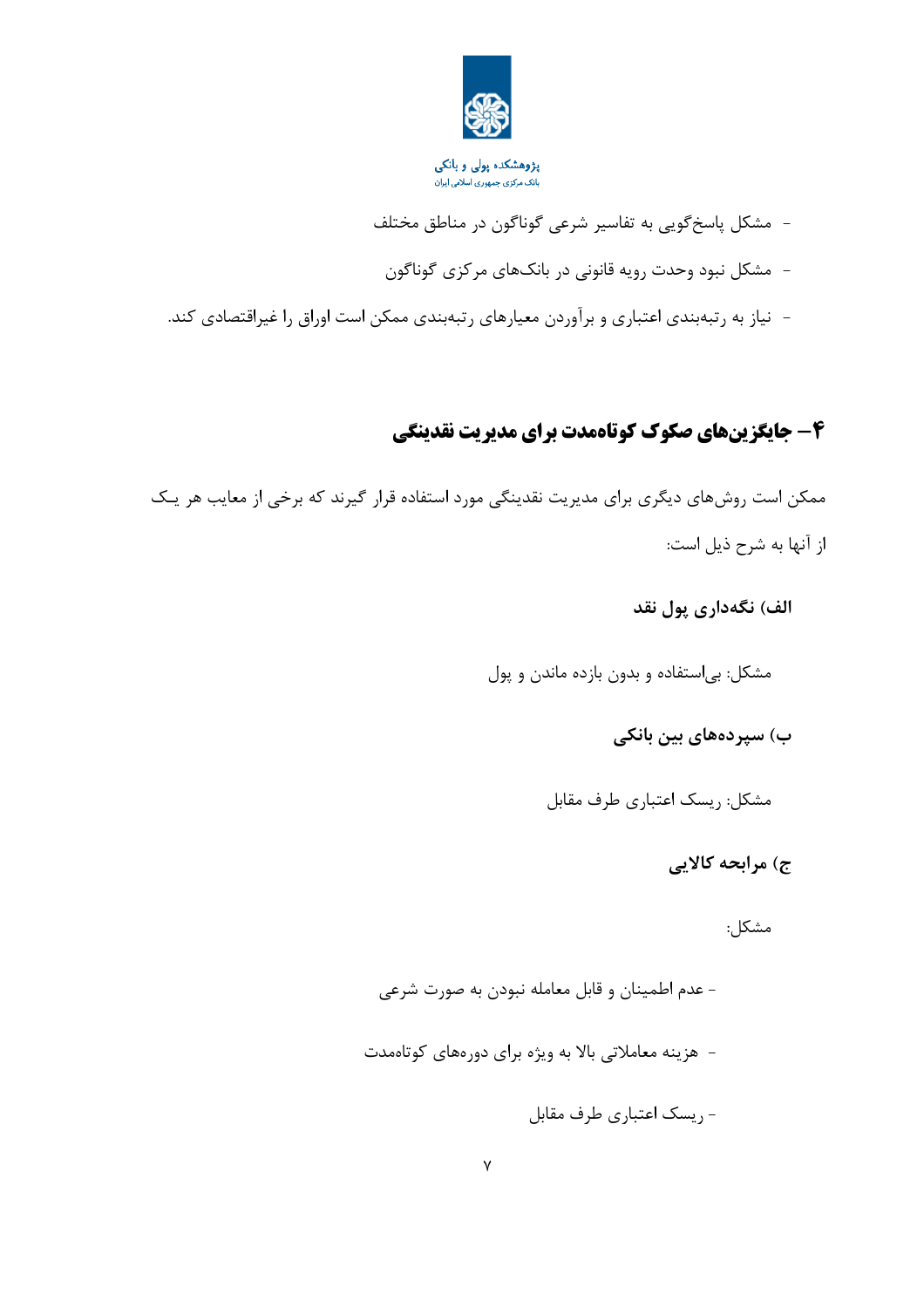

پژوهشکده پولی و بانکی بانک مرکزی جمهوری اسلامی ایران

- مخالفتهای شرعی

- عدم عرضه گسترده توسط بانکهای متعارف

د) صکوک بلندمدت

مشكل:

- عرضه محدود در بازار اوليه يا ثانويه - تعداد کمی از صکوک دولتی رتبه اعتباری A یا بهتر دارند (مانند IFC ،IDB و Qatar) - معمولاً واجد شرايط وثيقه نيستند - مخالفتهای شرعی در برخی کشورها

### 5- مشکلات ناشی از کمبود ابزارهای مالی کوتاهمدت

هیئت خدمات مالی اسلامی (IFSB) در گـزارش سـال ۲۰۰۸ خـود، برخــی مشــکلات مربـوط بــه کمبــود ابزارهای مالی کوتاهمدت را به شرح ذیل اعلام کرد:

- عدم وجود بازار پول اسلامی سازمان یافته - بازده کم یا صفر گزینههای جایگزین موجب زیان بانکهای اسلامی میشود.
- گزینههای محدود بانکهای مرکزی برای عملیات بازار آزاد با استفاده از ابزارهای منطبق با شریعت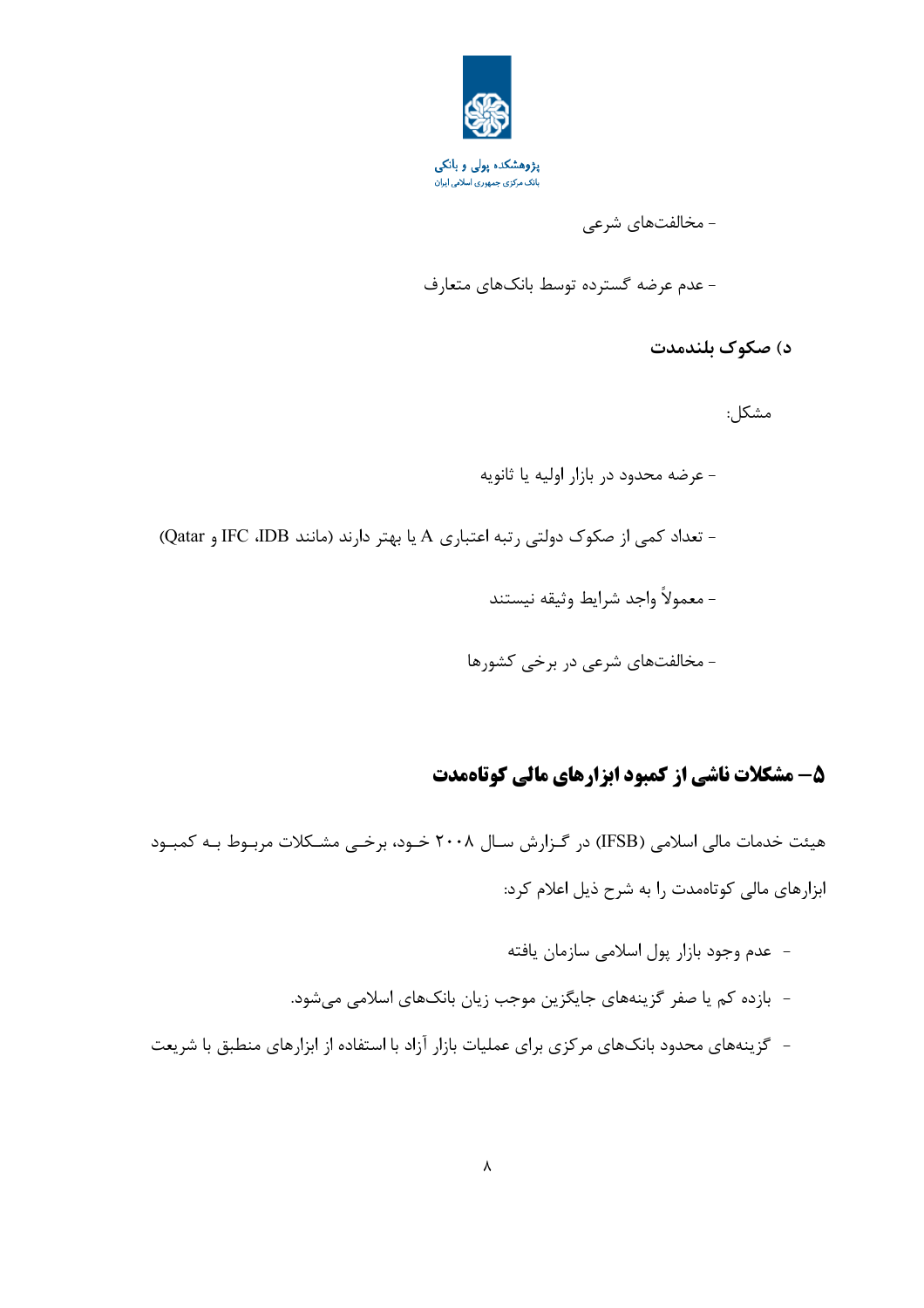

بانک مرکزی جمهوری اسلامی ایران

- افزایش تمایل سـرمایه گـذاران اسـلامی بـه راهبـرد «خریـد و نگهـداری» کـه بـر نقدشـوندگی و قیمت گذاری بهروز اثر می گذارد.

- وجود محدودیتهایی در بازار به دلیل تعداد کم مشارکتکنندگان بازار و حجم پایین معاملات
	- مشکل در رشد بازار به دلیل محدودیت در معاملات بازار ثانویه

در کشورهای دارای سیستم مالی دوگانه، بازار، بین بانکهای متعارف و اسلامی تقسیم شـده اسـت، بنابراین معمولاً بانکهای اسلامی نمی توانند به مخزن (مجموعه) نقدینگی متعارف دسترسی داشته باشـند. به علاوه الزامات توافقنامه بال ۳ در رابطه با داراییهای نقدشونده ممکن است مشکل را تشدید کند.

در گزارش بانک توسعه اسلامی (مـالی اسـلامی و ثبـات مـالی جهـانی، ۲۰۱۰) امکـان بـروز ریسـک سیستمی در زمان بحران، بررسی و ایجاد زیرساخت ملی و بینالمللی نقدینگی بر اساس اهداف ذیل توصیه شده است:

- كاهش هزينه واسطهگري مالي

- فراهم شدن امکان اثر گذاری بانکـهای مرکزی بـر سـطح نقـدینگی در سیسـتم مـالی و مـدیریت سیاست یولی

- حفظ ثبات مالی با فراهم کردن امکان ایفای نقش بانک مرکزی به عنوان آخرین پناهگاه وامدهی  $^\prime$ (LOLR) و تزریق نقدینگی به بازار

– افزایش توانایی مؤسسات مالی اسلامی برای مقابله با کمبود نقدینگی

<sup>1.</sup> lender of last resort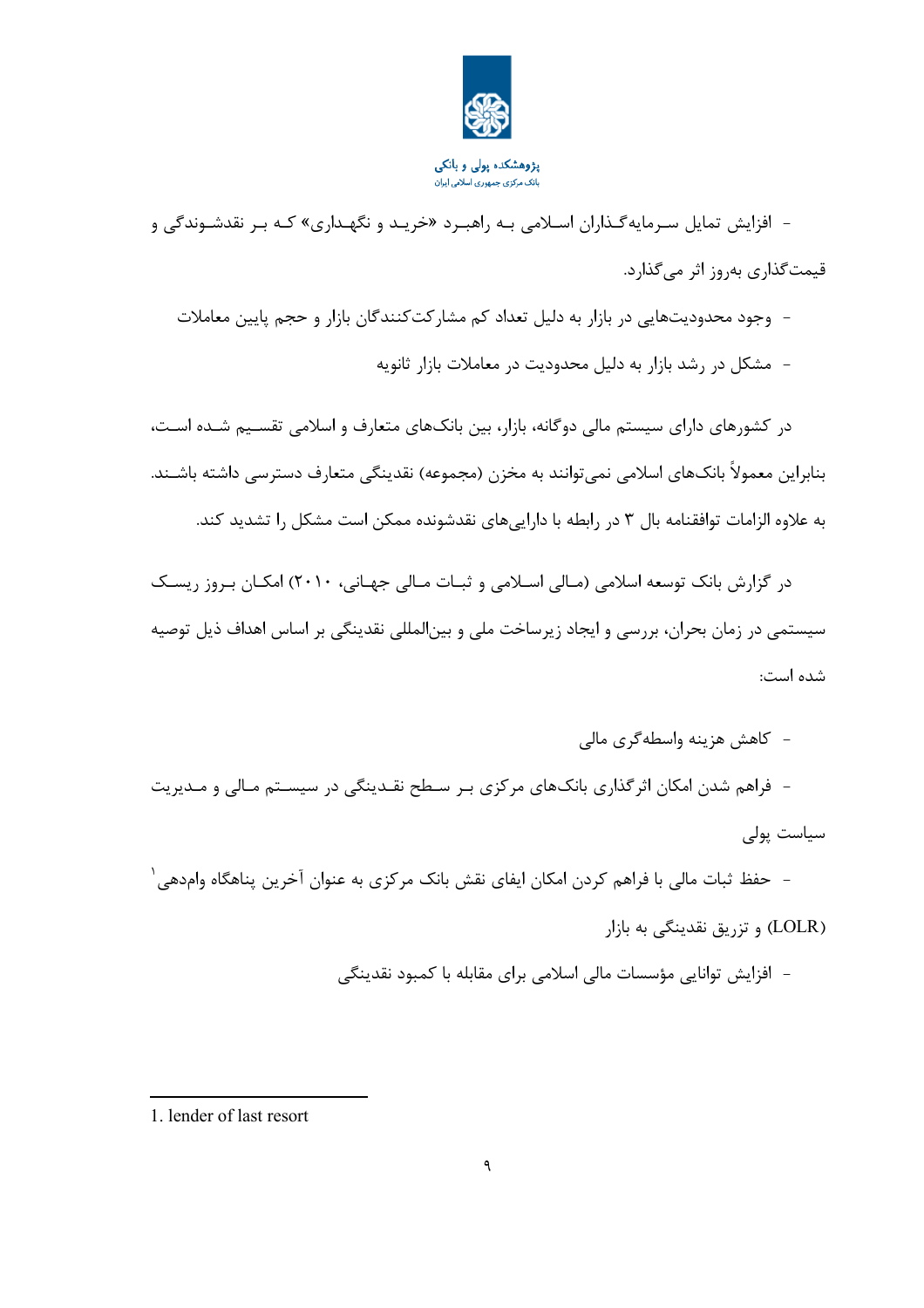

هیئت خدمات مالی اسلامی، پیشنهاد ایجاد شرکت بینالمللی اسلامی مدیریت نقـدینگی ` (IILM) را در سطح بين|لمللي مطرح كرد.

### ۶- الزامات طراحي صكوك كوتاهمدت

برای آنکه صکوک کوتاهمدت به عنـوان ابزارهـای مـدیریت نقـدینگی مـورد اسـتفاده قـرار گیرنـد، بایـد از ویژگی های ذیل برخوردار باشند:

- كيفيت اعتباري بالا
- -يذيرش شرعي گسترده
- قابلیت معامله در بازار
- دربرگرفتن دامنه گستردهای از داراییهای پایه، سررسید، مبلغ و نرخ
	- قابلیت استفاده به عنوان ابزار سیاستگذاری پولی و ثبات مالی
		- جذابیت داشتن برای مؤسسات مالی
		- تعریف شدن به صورت ارزی (در مورد صکوک بین|لمللی)

<sup>1.</sup> International Islamic Liquidity Management Corporation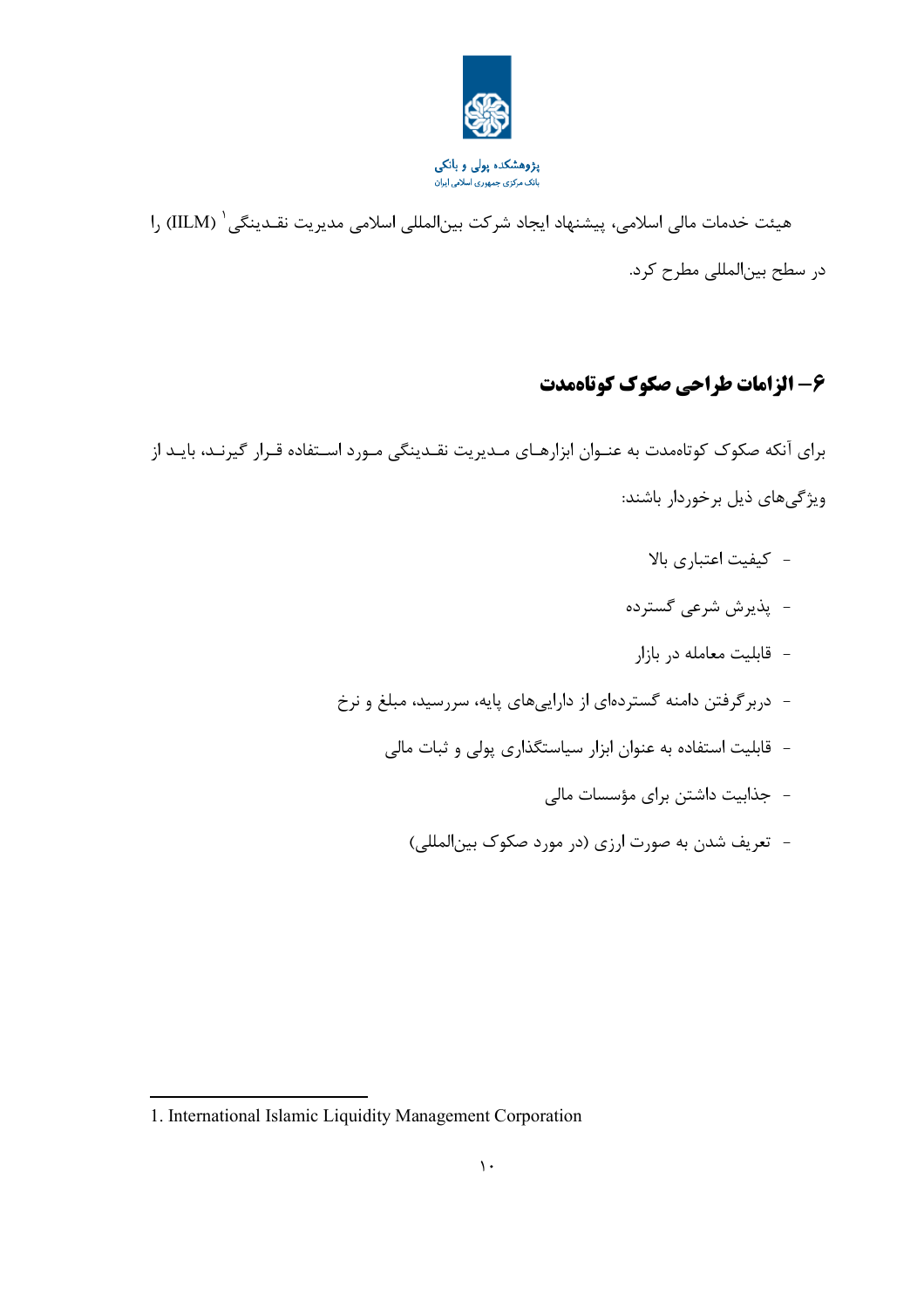

### **7- چارچوب لازم برای صکوک کوتاهمدت**

برای آنکه صکوک کوتاهمدت به عنوان ابزارهای مدیریت نقدینگی مورد استفاده قرار گیرند، باید از چارچوب ذیل برخوردار باشند:

> - مطلوبیت برای بانک مرکزی و قانون گذاری - سازوكار اثربخش كشف قيمت و انتشار اوليه - ; پرساخت بازار ثانویه و نقدشوندگی واقعی - تمهیدات قرارداد بازخرید منطبق با شریعت - عرضه وانتشار منظم - عرضه داراییهای پایه مناسب به حد کافی - زيرساخت تسويه

### - تغییرات قانونی مورد نیاز

#### ۸- تفاوتهای صکوک کوتاهمدت نسبت به بلندمدت

الزامات صکوک کوتاممدت متفاوت بوده و طراحی آن نسبت به ابزارهای بلندمدت از چالش بیشتری برخوردار میباشد. برخی از تفاوتهای این دو به شرح ذیل است:

- معمولاً در صکوک کوتاەمدت ناشر به دنبال تأمین وجوه کوتاەمدت نمے،باشد.  $\overline{a}$ - الزامات لازم برای طراحی صکوک کوتاهمدت متفاوت و پرهزینهتر میباشد.
- چارچوب لازم برای صکوک کوتاهمدت از جزئیات بیشتری تشکیل شده است.  $\sim$   $-$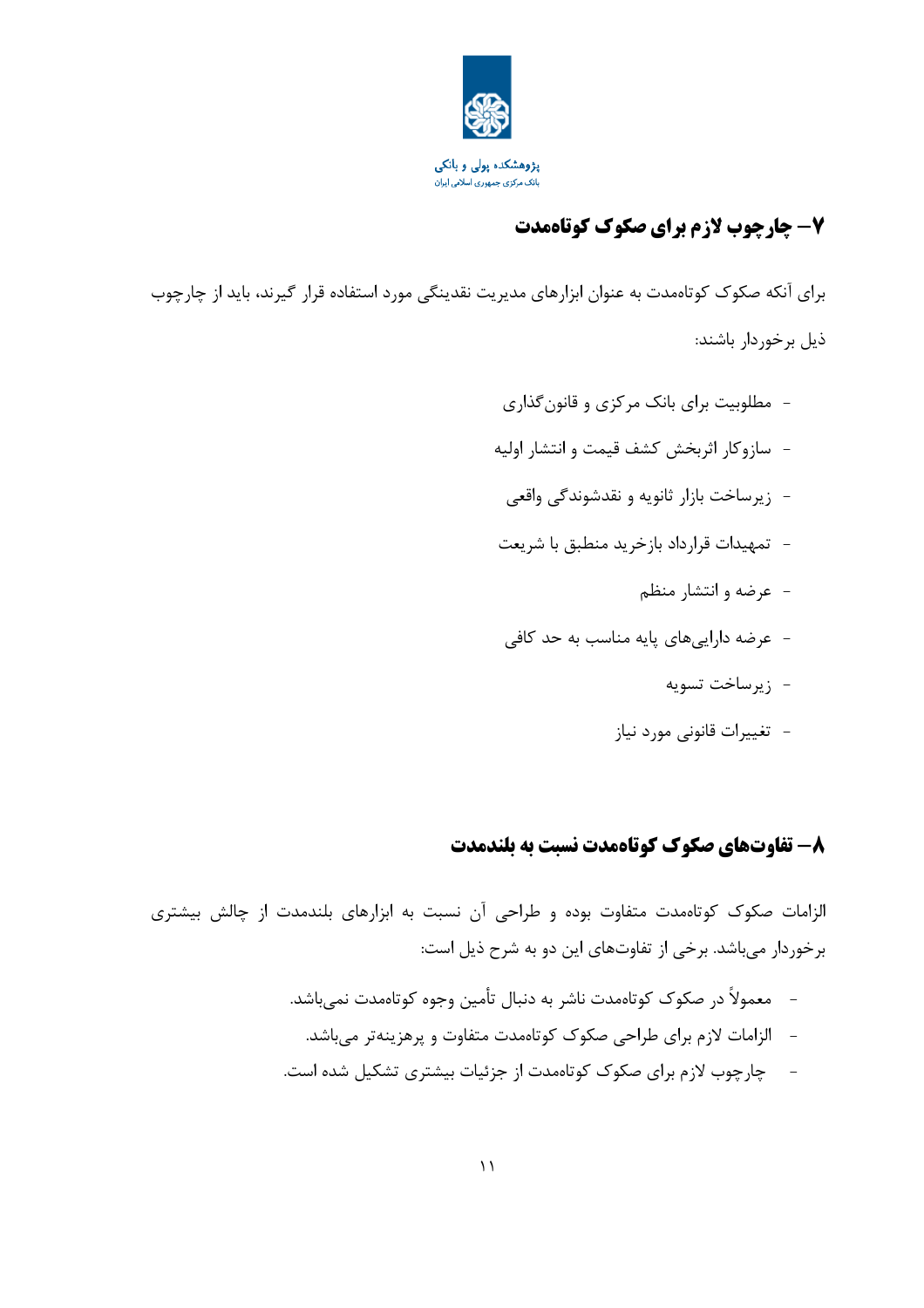

### ۹- نقش بانک مرکزی و قانونگذاری

نقش بانک مرکزی از چهار منظر به عنوان مقام نظارتی در ارتباط با صکوک کوتاهمدت و سرمایهگذاران از اهمیت قابل توجهی برخوردار می باشد که دو مورد آن مربوط به رفتار بانک مرکزی است و دو مورد دیگر بازتاب قانون بال (ریسک نقدینگی) می باشد که در ادامه به توضیح مختصری می پردازیم.

الف) رفتار نظارتی بانک مرکزی

- بررسی واجد شرایط بودن صکوک کوتاهمدت مورد نظر (بین|لمللی) برای سرمایهگذاری وجوه و ذخایر بانک مرکزی
- تمدید وثیقههای قابل قبول جهت تأمین مالی کوتاهمدت توسط بانک مرکزی (قرارداد بازخرید و تسهيلات اعتباري)

ب) رفتار قانون *گ*ذاری (قانون بال)

– تعیین اوزان ریسکی مناسب برای اهداف قانون گذاری سرمایه - رفتار مناسب براي تعيين چارچوب نقدينگي داخلي (مقررات بال ٣) براي انطباق با شريعت

#### 10- انطیاق یا اصول شریعت

ساختار انواع صکوک بین|لمللی منتشر شده از جمله طراحی صکوک کوتاهمدت دارای اشکالات شرعی است که در ادامه به برخی از آنها اشاره می کنیم.

– اشکالات شرعی نسبت به تعهد بازخرید ملک و مقررات بیمه در صکوک اجاره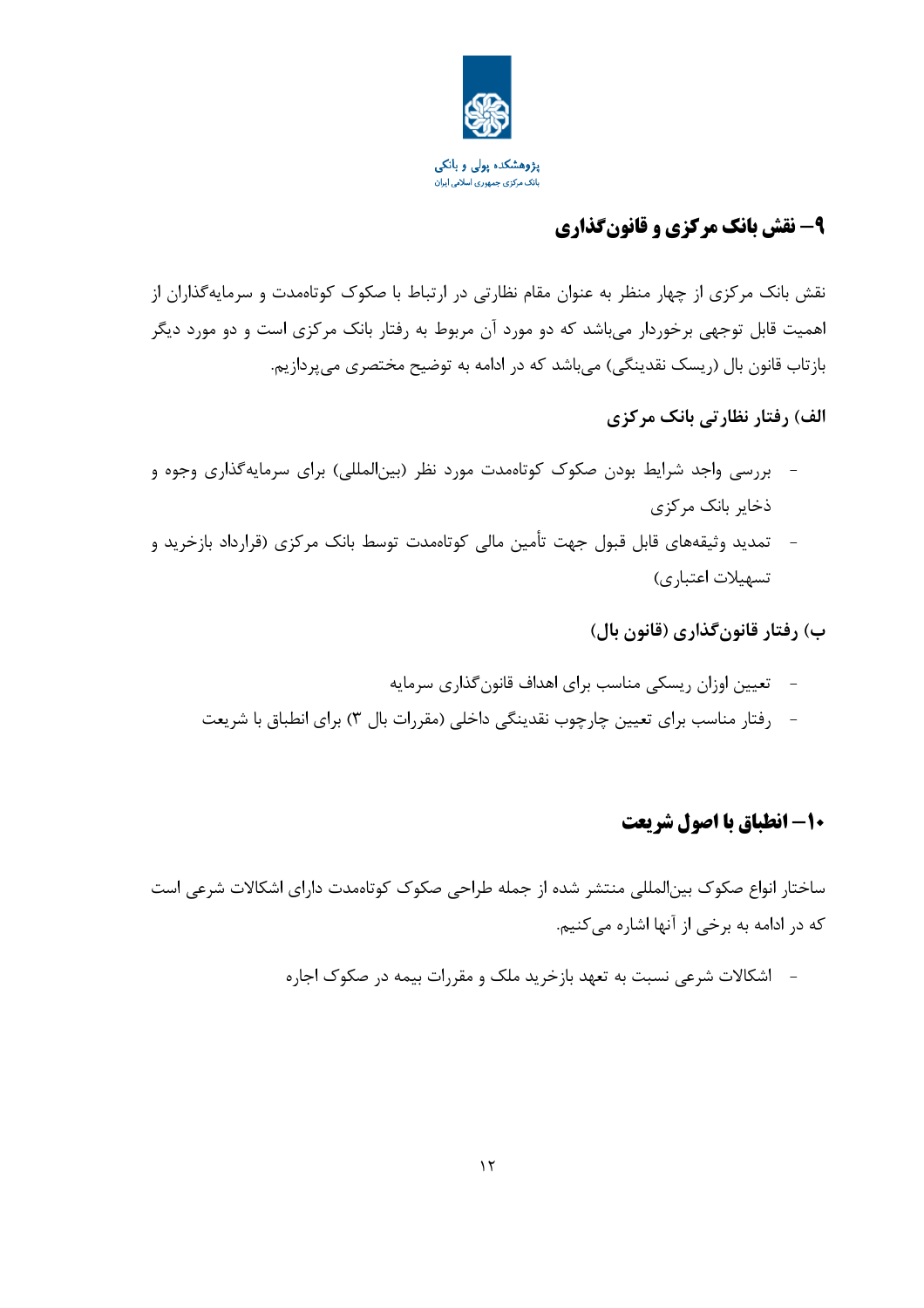

**پژوهشکده پولی و بانکی**<br>بانک مر*کزی* جمهوری اسلامی ایران

- اشکالات شرعی نسبت به حداکثر میزان تعهدات دریافتنی <sup>۱</sup> از صکوکهایی که پشتوانه آنها مخزنی از داراییها است؛ در برخی دیدگاهها بیشتر از ۴۹ درصد مجاز نمیباشد و برخی دیگر تعهدات دریافتنی تا ۷۰ درصد از میزان داراییهای مربوط به پشتوانه صکوک بلندمدت را میپذیرند.
- استفاده و انتشار صکوک کوتاهمدت از سوی کارگزاران به عنوان یک ابزار مدیریت نقدینگی بایستی توسط شورای شرعی کارگزاران مورد تأیید شرعی و نهایی قرار بگیرد.
- شورای شریعت باید مسایل شرعی (دیدگاهها) و الزامات مربوط به انواع صکوک را برای آگاهی افراد و بازار آموزش دهند.

#### 11- انتشار اوليه و ميادلات بازار ثانويه

در انتشار صکوک کوتاهمدت مواردی چون ایجاد شبکه کارگزار اولیه و بازار ثانویه از اهمیت قابل توجهی برخوردار میباشد که در ادامه به آنها می پردازیم.

- توزیع صکوک کوتاهمدت مانند اوراق دولتی و تجاری باید از طریق شبکه کارگزار و بازار ثانویه صورت پذيرد.
- ارائه صکوک کوتاهمدت از طریق مناقصه به کارگزاران میتواند شرایط و سازوکاری را به منظور تعیین سود شرعی (قابل قبول) صکوک مورد نظر فراهم نماید.
- برای اداره و مدیریت مناقصه لازم است یک سامانه الکترونیکی در کشورها بهویژه از طریق بانک مرکزی برای ناشران فراهم گردد.
- تخصیص اوراق می تواند برای کلیه شرکتکنندگان در مناقصه با یک قیمت معین و یا با پیشنهاد شر کت کنندگان موفق در مناقصه صورت پذیرد.
- کارگزاران صکوک کوتاهمدت، نقش مهمی در آشنایی بازار با زیرساختهای این اوراق ایفا می نمایند.

1. receivables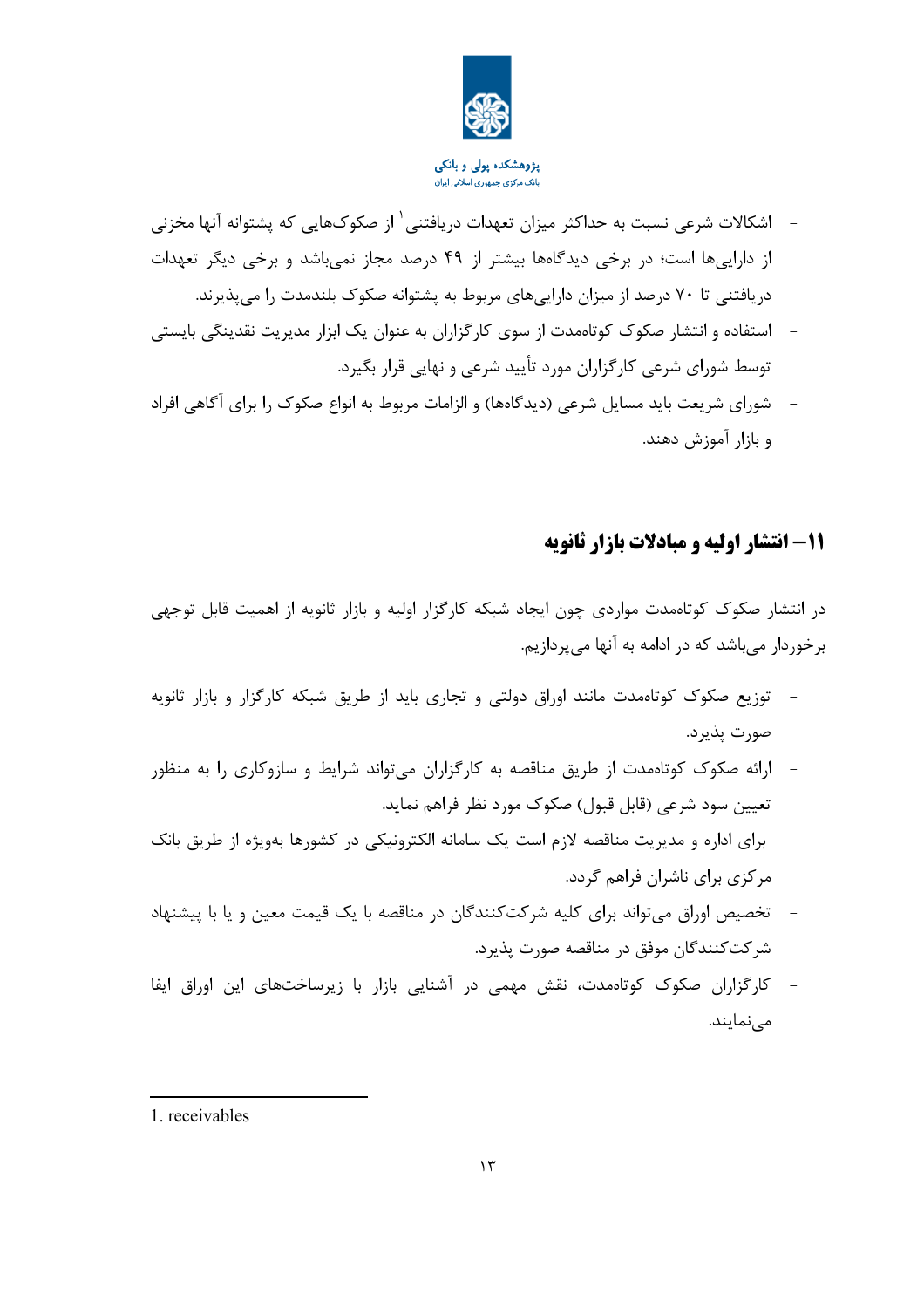

- دسترسی انحصاری کارگزاران اولیه به اطلاعات مناقصه نقش مهمی در ایجاد توافق کارگزاران با ناشران خواهد داشت.
- آموزش سرمایهگذاران و شفافیت اطلاعات از اهمیت قابل توجهی در توسعه بازار ثانویه برخوردار مے باشد.

### 12- ساختار پیشنهادی جهت انتشار صکوک کوتاهمدت: ذینفعان فعال

به منظور انتشار صکوک کوتاهمدت به عنوان یکی از ابزارهای مدیریت نقدینگی، میتوان ساختار کلی ذیـل را پیشنهاد نمود. البته بدیهی است که این ساختار کلی بوده و لازم است در هر کشوری با توجه به الزامات و چارچوبهایی که دارد اصلاح شود.

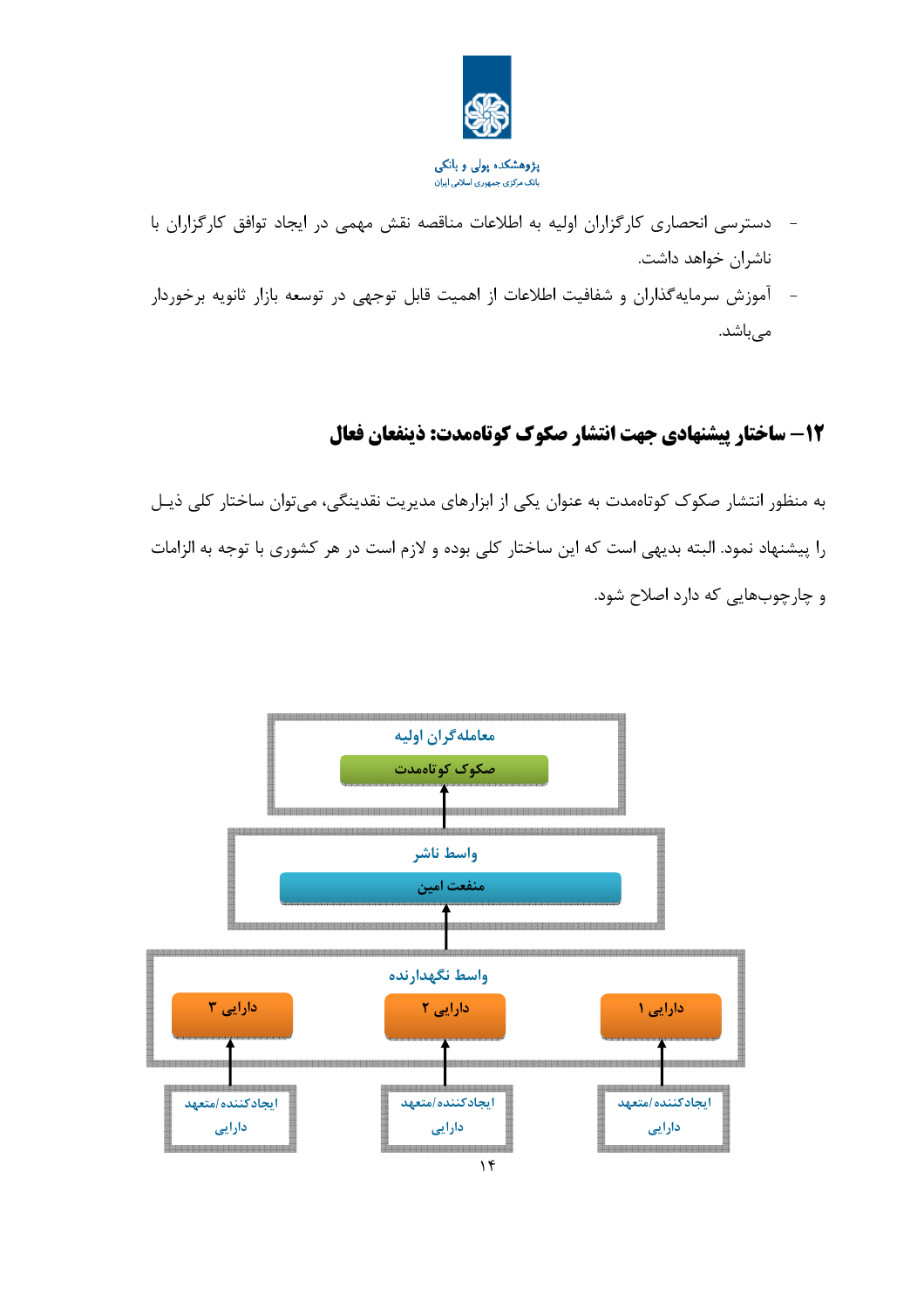

منطق اصلی انتشار صکوک در این ساختار آن است که ابتدا سبدی از داراییهای مالی تشکیل شده و بر روی آن اوراق بهادار اسلامی منتشر می شود. در این ساختار ذی نفعان مختلفی حضور دارند که لازم است به نقش آنها توجه شود. ابتدا باید اشاره نمود که منظور از معاملهگران اولیه<sup>۱</sup> کلیه اشخاص حقیقی و یا حقوقی میباشد که اقدام به خرید صکوک مینمایند. ذینفعان دیگر این اوراق شرکت واسط با هدف خاص<sup>۲</sup> (SPV) میباشد که در دو شرکت واسط نگهدارنده<sup>۳</sup> و شرکت واسط ناشر<sup>۴</sup> به فعالیت میپردازند.

وظایف شرکت واسط نگهدارنده به شرح ذیل است:

– مخزنی از انواع مختلف داراییهای مالی تشکیل دهد که انواع اوراق بهادار در آن جا داشته باشند. - از وجوه جمع[وری شده توسط شرکت واسط ناشر، جهت خرید داراییها استفاده نماید.

وظایف شرکت واسط ناشر به شرح ذیل است:

- به صورت پیوسته به انتشار صکوک کوتاهمدت و توزیع آن بین خریداران اقدام نماید. - وجوه جمع[وری شده از فرآیند انتشار صکوک را جهت خرید دارایی هـا در اختیـار شـرکت واسـط نگەدارندە قرار دھد.

1. primary dealers

- 2. special purpose vehicle
- 3. holding SPV

4. issuer SPV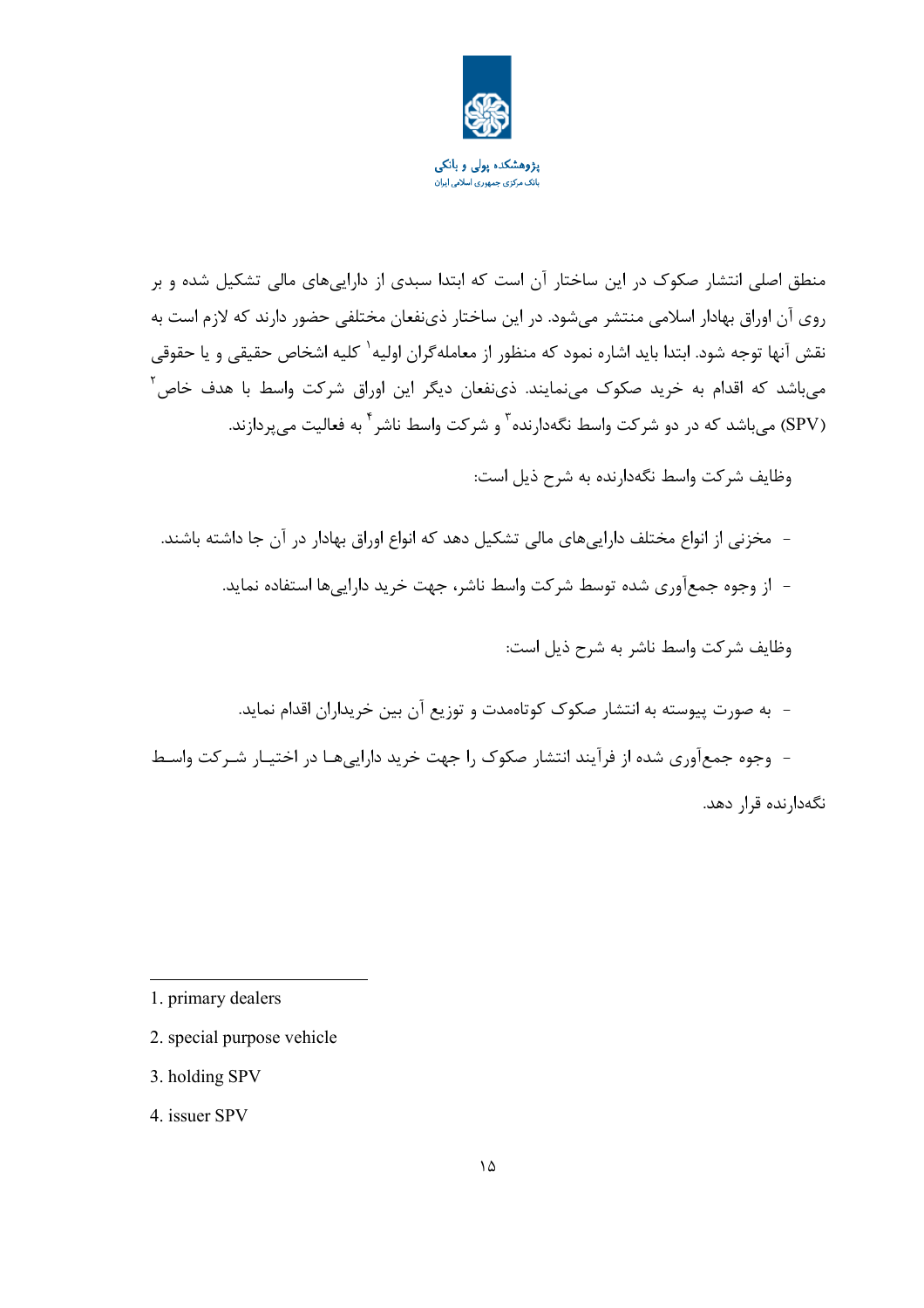

### 13- ساختار پیشنهادی جهت انتشار صکوک کوتاهمدت: اصطلاحات و نکات اساسی

انتشار صکوک کوتاه مدت بر اساس ساختار پیشنهادی در این تحقیق دارای نکات مهمی میباشد کـه لازم است به آنها توجه شود. برخی از این نکات عبارتاند از:

#### الف) انتشار به صورت پیوسته

- شرکت سرمایهگذاری ناشر می تواند در دورههای مختلف اقدام به انتشـار صـکوک بـر روی مخـزن دارایے ها نماید.

- حجم، دوره زمانی و نرخ سود صکوک در دفعات مختلف انتشار می تواند متفاوت باشد.
	- تمامی انتشارها بر روی مجموعه واحدی از داراییها صورت می پذیرد.

#### ب) دوره زمانی

- دوره زمانی صکوک کوتاهمدت می تواند از یک هفته تا یک سال متغیر باشد. - \_ تاریخ سررسید تمامی انواع صکوک کوتاه مدت باید از ابتدا مشخص گردد.

#### ج) نرخ سود

– نرخ سود صکوک کوتاه مدت در تمامی انتشارها ثابت و از پیش تعیین شده میباشد. - پرداخت سود هدف گذاری می شود ولی تضمین قطعی در رابطه با آن وجود ندارد.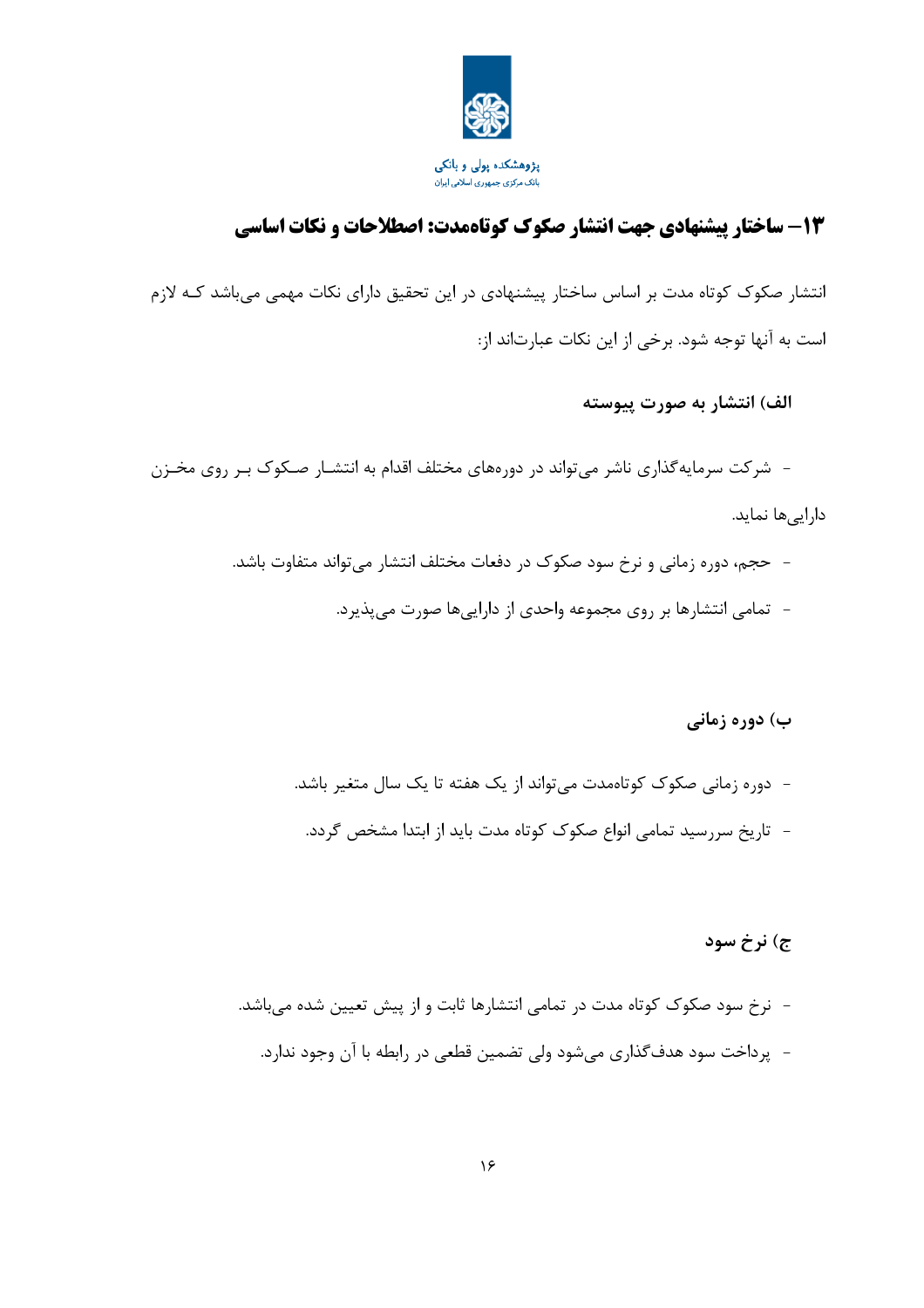

### ۱۴- ساختار پیشنهادی جهت انتشار صکوک کوتاهمدت: ابعاد شرعی

از منظر انطباق با شریعت، صکوک کوتاه مدت بر اساس عقد وکالت عمل میکند (البتـه در چـارچوب فقـه اهل سنت). از این رو، شرکت سرمایهگذاری ناشر، در عمل وکیل خریداران اوراق میباشـد. در ایـن رابطـه برخي نکات مهم وجود دارد که بايد به آنها توجه شود:

- از منظر شرعی امکان انتشار مجدد صکوک کوتاهمدت بر روی همان مجموعه دارایی وجود دارد. – از منظر شرعی امکان اضافه نمودن داراییهای جدید به مجموعه داراییها فراهم است. – از منظر شرعی قطعی نمودن نرخ سود برای دارندگان صکوک اشکالی نخواهد داشت. – در چارچوب فقه اهل سنت، امکان مبادله صکوک کوتاه مدت در بازار ثانویه وجود خواهـد داشـت البته به شرطی که تعهدات دریافتنی میزانش بیش از ۴۹ درصد حجم مالی دارایی ها در کل نباشد.

# 15- ساختار پیشنهادی جهت انتشار صکوک کوتاهمدت: نقاط قوت و ضعف استفاده از عقد وكالت

الف) نقاط قوت

- در این ساختار نیازی نیست که انتشار صکوک تنها بر روی یک دارایی انجام شود بلکـه مـی تـوان مجموعهای از داراییها را با یکدیگر در یک سبد قرار داد و بر روی آن به انتشار صکوک اقدام نمود.

– سبد دارایی مذکور می تواند خود شامل انواع مختلف اوراق بهـادار ماننــد سـهام، اوراق مشــار کت و حتے انواع دیگر صکوک پاشد.

– در این ساختار سبد دارایی میتواند تا ۴۹ درصد، از تعهدات دریافتنی شکل بگیرد.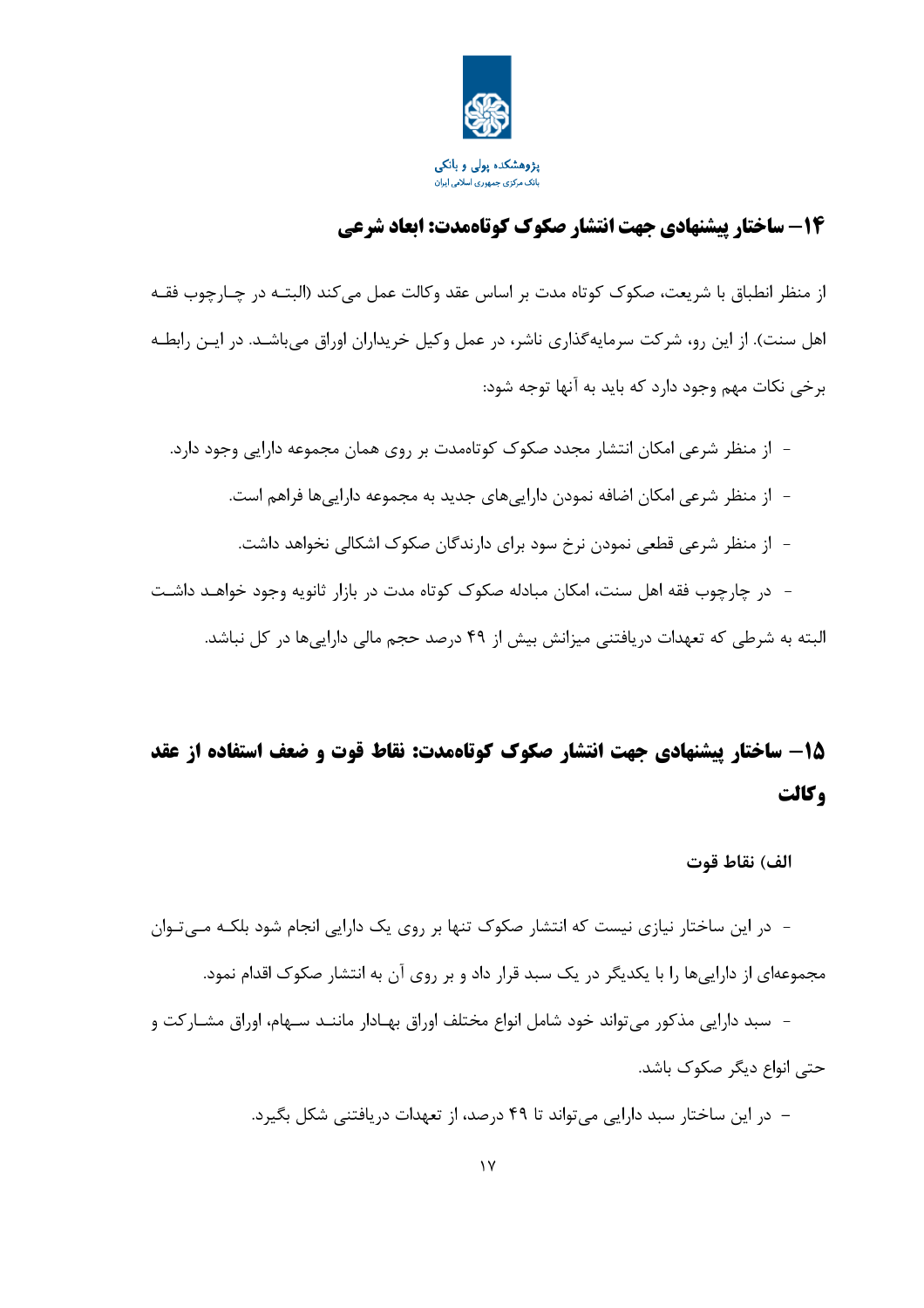

#### ب) نقاط ضعف

– پذیرش عقد وکالت در برخی چارچوبهای حقوقی به عنوان عقدی مستقل محل اشکال است. – لازم است به صورت پیوسته مراقب بود تا میزان تعهدات دریافتنی بیش از ۴۹ درصد حجـم مـالی دارایے ها در کل نگردد.

### ۱۶- چالشهای استفاده از عقد اجاره جهت طراحی و انتشار صکوک کوتاه مدت

در حال حاضر بر اساس آمارهای انتشار صکوک در کشورهای مختلف، به نظر می رسد بیشتر از هر عقـدی، از اجاره استفاده میشود. از این رو، شاید در وهله اول این طور به نظر آید که استفاده از عقد اجـاره جهـت طراحی صکوک کوتاه مدت، بهتر از عقد وکالت (مورد پیشنهادی ما) باشد. از این رو باید توجه داشت کـه استفاده از عقد اجاره با هدف انتشار صکوک کوتاهمدت مشکلات خاص خود را دارد که در ادامه به برخی از مهم ترین آنها اشاره مے شود.

– استفاده از عقد اجاره مستلزم وجود دارایی های مشخص می باشد. – تمامی دارایی ها باید ملموس باشند و لذا دارایی های مالی نمی تواند مبنای انتشار قرار گیرد. – حجم انتشار صکوک اجاره باید متناسب با ارزش واقعی دارایی مبنای انتشار در بازار باشد. – باید امکان فروش و اجاره دادن دارایی فراهم باشد. – در صورتی که ناشر دولت باشد، انتشار این اوراق نیازمند انتقال داراییهای دولت به بخش خصوصی خواهد بود که البته در هر کشوری قوانین و محدودیتهای خاص خود را دارد. – در صکوک اجاره لازم است امکان بازسازی دارایی مورد اجاره فراهم باشد.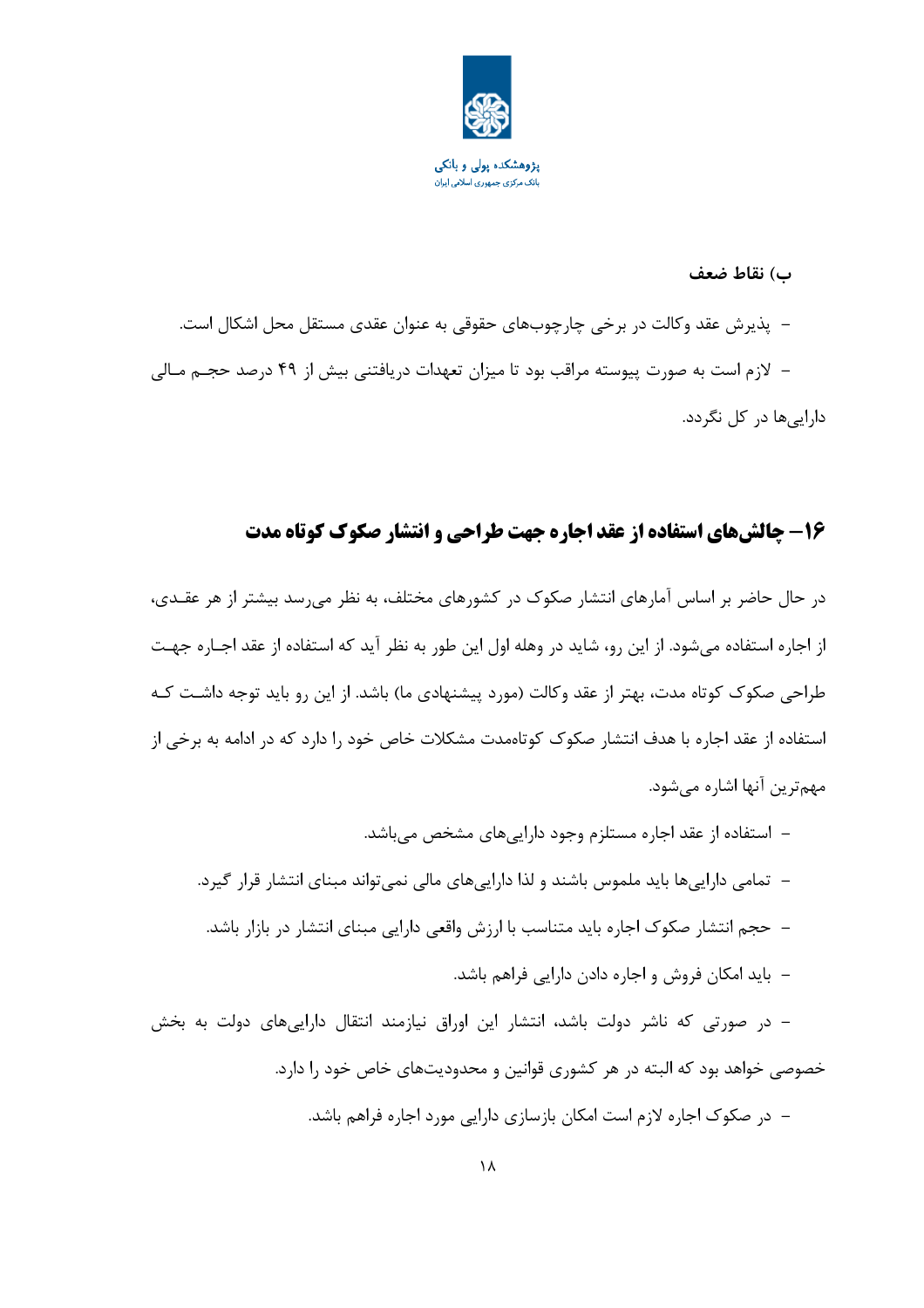

– نقل و انتقال مورد اجاره يكي از الزامات انتشار صكوك اجاره است كه طبعاً هر مرتبه نقل و انتقــال مشمول مالیات قانونی خواهد شد.

– طراحی این اوراق مستلزم تدوین چندین قرارداد میان ارکان مختلف خواهد بود.

### 17- مزایای ساختار طراحی شده پیشنهادی (ساختار مبتنی بر عقد وکالت)

مزایای ساختار طراحی شده فوق برای ارکان مختلف عبارت است از:

الف) برای نهادهای مالی

### ب) برای بانکهای مرکزی